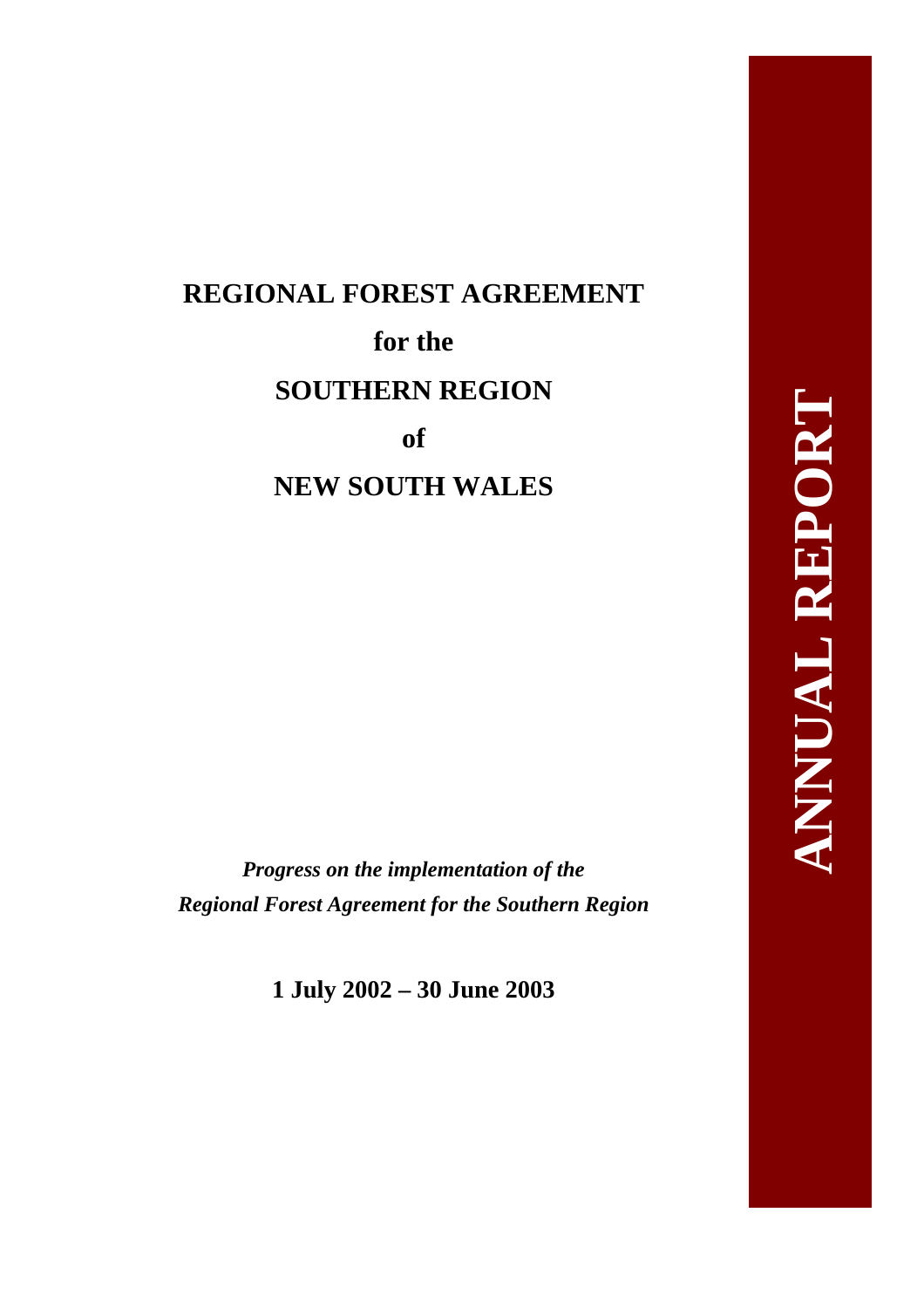### **REGIONAL FOREST AGREEMENT**

**for** 

## **SOUTHERN**

## **NEW SOUTH WALES**

#### **ANNUAL REPORT**

**1 July 2002 – 30 June 2003** 

#### **Introduction**

Regional Forest Agreements (RFAs) are separate Agreements between the Australian Government and the State Governments of New South Wales, Victoria, Tasmania and Western Australia. Based on good science and extensive consultation, the Agreements set out broad strategies to achieve a balance between conservation and a sustainable and competitive forest industry. The Agreements are in place for 20 years.

In NSW there are three RFAs in place covering the North East, Eden and Southern regions. The Prime Minister, the Hon John Howard MP and the Premier of New South Wales, the Hon Bob Carr MP, signed the Southern RFA on 24 April 2001.

The RFAs are subject to annual reporting during the first five years and thereafter five-yearly reviews, to report progress against milestones. Progress reporting by the Australian and New South Wales Governments (the Parties) on the implementation of the NSW RFAs has been aligned to a financial year basis, being the period 1 July to 30 June each year.

This is the second Southern annual report and provides details on the achievement of milestones for the period 1 July 2002 to 30 June 2003.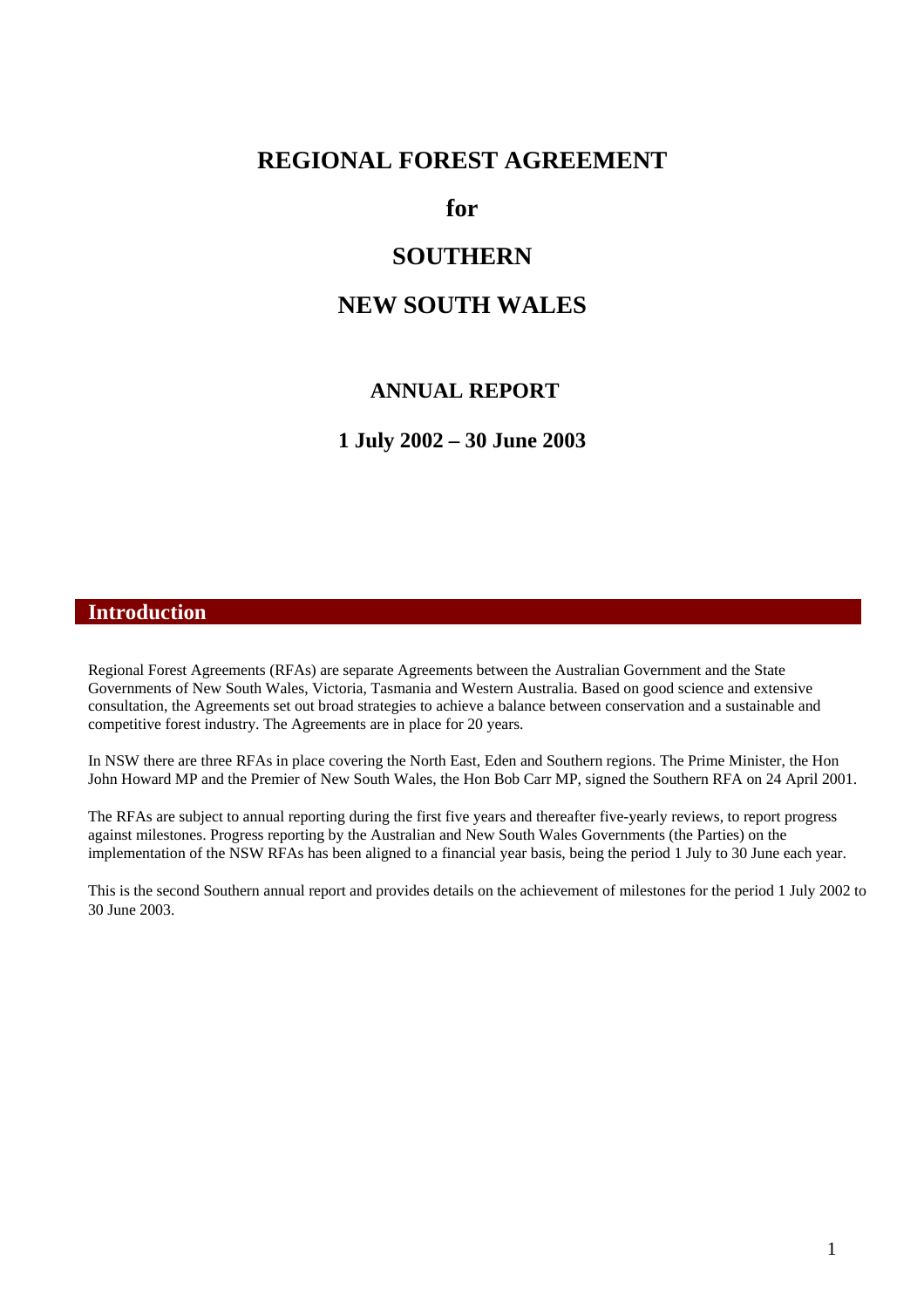# **Progress on Milestones**

## *Note: References to NSW government agencies are as 30 June 2003.*

| <b>Clause</b>     | <b>Action</b>                                                                                                                                      | <b>Timeline</b>                                             | Implementation                                                                                                                                                                                                                                                                                                                                                                                                                                                                                                                                                                                                                                                                                                                                                                                                                                                                     |
|-------------------|----------------------------------------------------------------------------------------------------------------------------------------------------|-------------------------------------------------------------|------------------------------------------------------------------------------------------------------------------------------------------------------------------------------------------------------------------------------------------------------------------------------------------------------------------------------------------------------------------------------------------------------------------------------------------------------------------------------------------------------------------------------------------------------------------------------------------------------------------------------------------------------------------------------------------------------------------------------------------------------------------------------------------------------------------------------------------------------------------------------------|
| 6                 | The Parties to determine the<br>process for extending the<br>Agreement for a further period.                                                       | As part of<br>the third<br>five-yearly<br>review            | Not required until the third five-yearly review.                                                                                                                                                                                                                                                                                                                                                                                                                                                                                                                                                                                                                                                                                                                                                                                                                                   |
| 34                | NSW will have in place a forest<br>agreement covering the Southern                                                                                 | 30 June<br>2001                                             | The NSW Forest Agreement for the Southern Region came<br>into effect on 3 May 2002.                                                                                                                                                                                                                                                                                                                                                                                                                                                                                                                                                                                                                                                                                                                                                                                                |
|                   | region and grant an integrated<br>forestry operations approval<br>applying to the Southern region.                                                 |                                                             | The Integrated Forestry Operations Approval (IFOA) for the<br>Southern Region was granted on 3 May 2002 and commenced<br>on 13 May 2002.                                                                                                                                                                                                                                                                                                                                                                                                                                                                                                                                                                                                                                                                                                                                           |
| 37                | Parties to report annually on the<br>achievement of milestones in this<br>Agreement.                                                               | Annually<br>for the first<br>five years                     | This is the second annual report on the achievement of<br>milestones contained in the Southern Regional Forest<br>Agreement (RFA) and covers the period from 1 July 2002 to<br>30 June 2003.                                                                                                                                                                                                                                                                                                                                                                                                                                                                                                                                                                                                                                                                                       |
| 40                | The Parties to determine the<br>mechanism for the five yearly<br>review.                                                                           | Before the<br>end of the<br>five yearly<br>review<br>period | Milestone not yet required. However, approach is likely to<br>draw on that under development for the five yearly review of<br>the RFAs for the North East and Eden regions of NSW.                                                                                                                                                                                                                                                                                                                                                                                                                                                                                                                                                                                                                                                                                                 |
| 41                | Commonwealth will table the<br>signed RFA in the Commonwealth<br>Parliament.                                                                       | Following<br>signature                                      | The signed RFA for the Southern Region was tabled in both<br>Houses of the Federal Parliament on 20 June 2002.                                                                                                                                                                                                                                                                                                                                                                                                                                                                                                                                                                                                                                                                                                                                                                     |
| 41                | Commonwealth will table in the<br>Commonwealth Parliament the<br>annual reports of achievement of<br>milestones for the first four years.          | Annually                                                    | This is the second annual report for the Southern RFA Region<br>to be tabled in Federal Parliament.                                                                                                                                                                                                                                                                                                                                                                                                                                                                                                                                                                                                                                                                                                                                                                                |
| 41                | Commonwealth will table in the<br>Commonwealth Parliament the<br>first five yearly review on<br>performance against milestones<br>and commitments. | Following<br>first five<br>yearly<br>review                 | Not required until after the first five yearly review.                                                                                                                                                                                                                                                                                                                                                                                                                                                                                                                                                                                                                                                                                                                                                                                                                             |
| 47 <sub>(c)</sub> | NSW to complete and publish<br>plans of management for areas<br>dedicated under the National Parks<br>and Wildlife Act 1974 (NSW).                 | 31 January<br>2006                                          | Plans of management for areas dedicated under the National<br>Parks and Wildlife Act 1974 are being progressively<br>completed. There were 117 national parks/nature<br>reserves/state conservation areas (SCAs)/historic<br>sites/Aboriginal areas in the Southern region that required<br>management plans to be prepared. At 30 June 2003, 21 plans<br>of management had been adopted (including one that was<br>being revised). Plans adopted included Morton National Park.<br>A further 31 plans were in preparation (including six draft<br>plans that had been prepared, one of which had been publicly<br>exhibited). Preparation of the remaining 65 plans of<br>management had not yet begun.<br>Note: Increases in the total number of management plans required<br>across the estate since the last reporting period generally reflects<br>the addition of new areas. |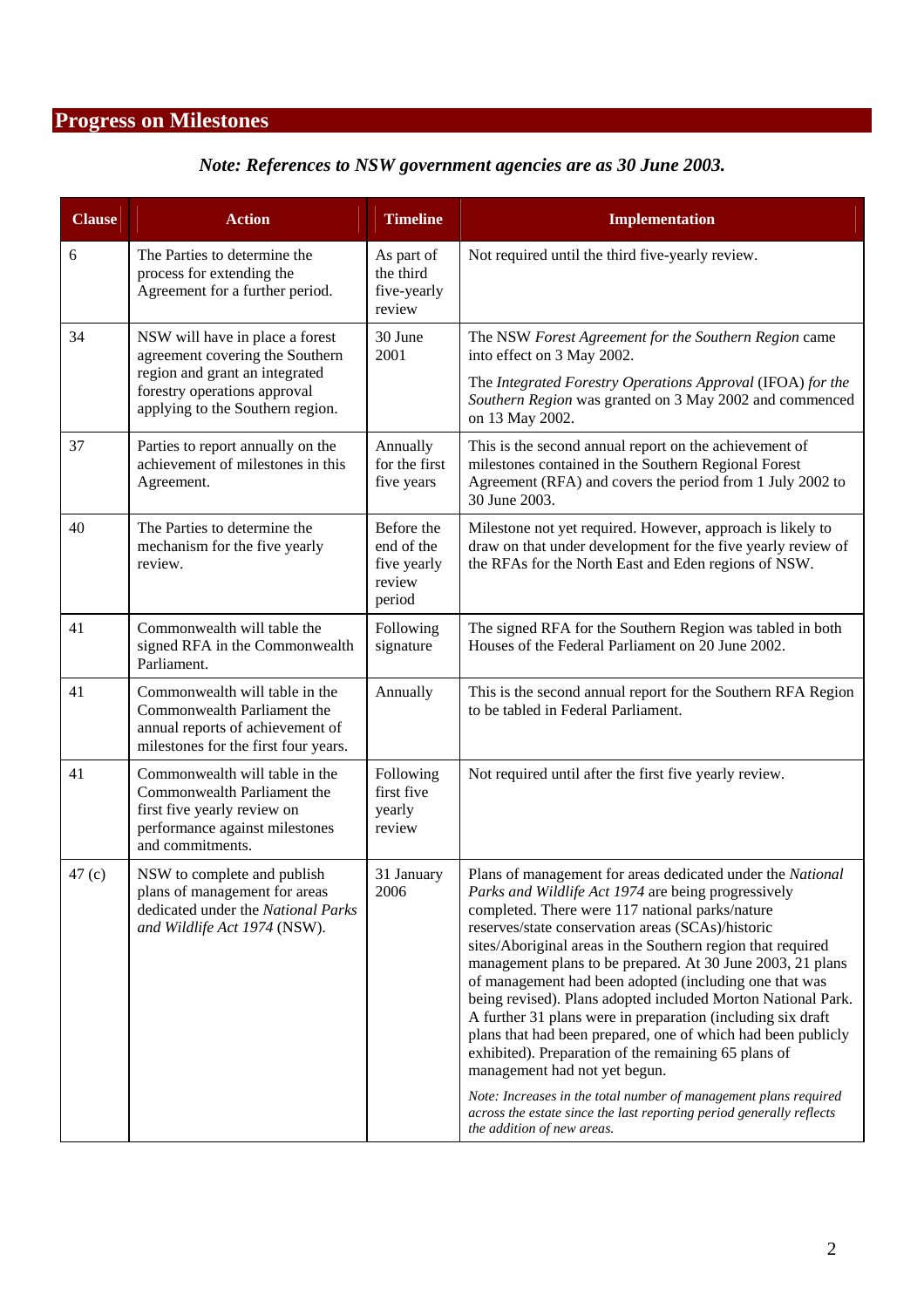| <b>Clause</b> | <b>Action</b>                                                                                                                                                                                                  | <b>Timeline</b>        | <b>Implementation</b>                                                                                                                                                                                                                                                                                                                                                                                                                                                                                                                                                                                          |
|---------------|----------------------------------------------------------------------------------------------------------------------------------------------------------------------------------------------------------------|------------------------|----------------------------------------------------------------------------------------------------------------------------------------------------------------------------------------------------------------------------------------------------------------------------------------------------------------------------------------------------------------------------------------------------------------------------------------------------------------------------------------------------------------------------------------------------------------------------------------------------------------|
| 47(d)         | NSW to complete and publish<br>Regional ESFM Plans for State<br>forests.                                                                                                                                       | 31<br>December<br>2001 | At 30 June 2003, final drafts of the Regional Ecologically<br>Sustainable Forest Management (ESFM) Plans for the<br>Southern region were awaiting outcomes of the September<br>2000 public exhibition of the plans for the North East (Upper<br>North East and Lower North East regions and Eden regions.<br>This will ensure consistency between the regions.                                                                                                                                                                                                                                                 |
|               |                                                                                                                                                                                                                |                        | The final plans are scheduled for completion in early 2005,<br>following which a public exhibition period will occur prior to<br>publication.                                                                                                                                                                                                                                                                                                                                                                                                                                                                  |
| 47(e)         | NSW to implement the Forest<br>Management Zoning system for<br>the Southern region.                                                                                                                            | 31<br>December<br>2001 | The Forest Management Zoning (FMZ) system for State<br>forests was publicly announced in March 1999 with the<br>release of the document entitled, Managing Our Forests<br>Sustainably: Forest Management Zoning in NSW State<br>Forests.                                                                                                                                                                                                                                                                                                                                                                       |
|               |                                                                                                                                                                                                                |                        | A Geographic Information System (GIS) operational layer<br>was agreed at the time of signing of the NSW Forest<br>Agreement for the Southern Region and applied. These areas<br>will be illustrated on maps to be attached to SFNSW' draft<br>Regional ESFM Plans to be publicly exhibited in 2005. The<br>maps will illustrate the areas of State forest to be managed for<br>conservation purposes and those to be managed for timber<br>production by applying the FMZ system. The FMZs have<br>been progressively implemented across State forests in the<br>region, including minor changes to some FMZs. |
| 47 (g)        | NSW to implement the review and<br>monitoring processes and develop<br>the strategic and operational<br>requirements of Sustainable Yield<br>systems and processes to enable a<br>review of Sustainable Yield. | 1 December<br>2006     | Most of the effort to date concerning improvements to<br>FRAMES (Forest Resource and Management Evaluation<br>System) and enhancements of the sustainable yield analyses<br>has focussed specifically on the North East region.<br>Nonetheless, the research, development, and improvements of<br>tools and procedures used in the analyses are readily<br>transferable to the Southern region. Consequently, once<br>begun, reviews of sustainable yield in the Southern region<br>will be able proceed more quickly than the first analysis in the<br>North East region.                                     |
|               |                                                                                                                                                                                                                |                        | It is intended that the members of the former North East<br>Wood Resources Working Group (EPA, PlanningNSW,<br>NPWS) will reconvene in 2005 to discuss and review<br>SFNSW' work on FRAMES improvements in all RFA<br>regions. Subsequently, the FRAMES improvements will also<br>be discussed with stakeholders to enable broad understanding<br>and acceptance of an improved FRAMES throughout the<br>community.<br>[Refer also Att 8 6(c)]                                                                                                                                                                 |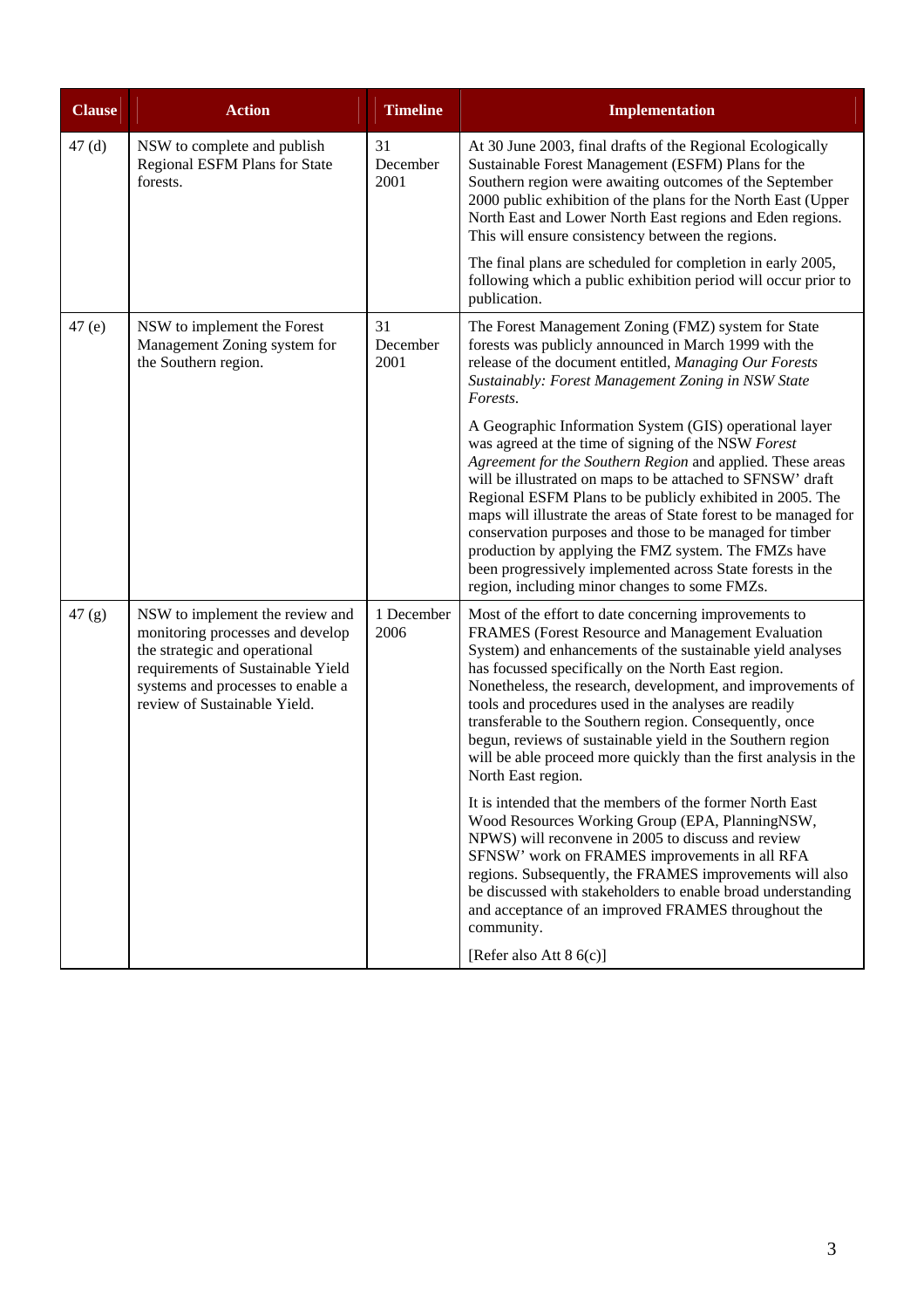| <b>Clause</b> | <b>Action</b>                                                                                                                                                                       | <b>Timeline</b>                                   | <b>Implementation</b>                                                                                                                                                                                                                                                                                                                                                                                                                                                                                                                                                                                                                                                            |
|---------------|-------------------------------------------------------------------------------------------------------------------------------------------------------------------------------------|---------------------------------------------------|----------------------------------------------------------------------------------------------------------------------------------------------------------------------------------------------------------------------------------------------------------------------------------------------------------------------------------------------------------------------------------------------------------------------------------------------------------------------------------------------------------------------------------------------------------------------------------------------------------------------------------------------------------------------------------|
| 47(h)         | NSW to develop and implement<br>environmental management<br>systems.                                                                                                                | 30 April<br>2004                                  | Development of the NPWS environmental management<br>system (EMS) is progressing. The EMS is intended to cover<br>all areas of NPWS operations. A major component of the<br>system will comprise the State of the Parks report. As part of<br>State of the Parks, trial and implementation of indicators to<br>measure management effectiveness on a sample of parks<br>throughout the State was undertaken during the year. At 30<br>June 2003, a framework for the expansion of the program was<br>under development. [Refer Att 6 Point 1(o)]                                                                                                                                  |
|               |                                                                                                                                                                                     |                                                   | SFNSW' Native Forest Management System (NFMS) was<br>renamed the Native Forest Environmental Management<br>System (NFEMS) to better highlight the intent of the system.<br>Following a gap analysis and 'roll out' to SFNSW regions<br>during 2001/2002, SFNSW has continued to develop the<br>EMS to ISO 14001 standard. Once fully implemented the<br>system will ensure management plans and processes are<br>consistently applied across State forests, providing a<br>framework for the achievement of ESFM, ensuring<br>continuous improvement in the management of State forests.<br>Completion of the EMS has taken longer than expected due to<br>the size of the task. |
|               |                                                                                                                                                                                     |                                                   | Development of an EMS for planted forests also continued<br>throughout the year. This system is also being developed with<br>the objective of obtaining ISO 14001 certification.                                                                                                                                                                                                                                                                                                                                                                                                                                                                                                 |
|               |                                                                                                                                                                                     |                                                   | SFNSW is working towards certification of a corporate EMS<br>(ISO 14001) by early 2006 for both planted and native<br>forests.                                                                                                                                                                                                                                                                                                                                                                                                                                                                                                                                                   |
| 50            | NSW to report on compliance of<br>the Integrated Forestry Operations<br>Approval applying to the Southern<br>region and furnish the<br>Comonwealth with a copy of these<br>reports. | Annually                                          | Annual reporting on compliance with the IFOA for the<br>Southern region has been incorporated into the NSW forest<br>agreement reports completed for each financial year (1 July to<br>30 June). [Refer Att 6 (2g)]                                                                                                                                                                                                                                                                                                                                                                                                                                                              |
|               |                                                                                                                                                                                     |                                                   | The NSW Forest Agreement Implementation Report<br>2002/2003 (in preparation) is the first report to include details<br>on compliance with the IFOA for the Southern region,<br>following its commencement in May 2002.                                                                                                                                                                                                                                                                                                                                                                                                                                                           |
| 52(d)         | Both Parties to further develop,<br>review, and if necessary revise<br>Sustainability Indicators.                                                                                   | In time for<br>the first<br>five-yearly<br>review | Sustainability indicators (ESFM criteria and indicators)<br>referred to in clause 48 of the Southern RFA and described in<br>Table 1 and Attachment 7 of the NSW Forest Agreement for<br>the Southern Region were developed consistent with the<br>Montreal Process criteria.                                                                                                                                                                                                                                                                                                                                                                                                    |
|               |                                                                                                                                                                                     |                                                   | Monitoring of the sustainability indicators commenced in<br>mid-2002 following the implementation of the NSW forest<br>agreement for the region. Results of monitoring are to be<br>reported each financial year (1 July to 30 June) with those for<br>the North East and Eden regions, in the ESFM criteria and<br>indicators monitoring reports. The report for 2002/2003 will<br>contain the results of the first year of monitoring of the<br>indicators for the Southern region.                                                                                                                                                                                            |
|               |                                                                                                                                                                                     |                                                   | A summary of the results of monitoring to be presented in the<br>above report, will also be summarised into the NSW forest<br>agreement reports. [as described in clause 50 and Att 6 2(h)]                                                                                                                                                                                                                                                                                                                                                                                                                                                                                      |
|               |                                                                                                                                                                                     |                                                   | Results of monitoring of the sustainability indicators will feed<br>into an evaluation of their appropriateness at the five yearly<br>review.                                                                                                                                                                                                                                                                                                                                                                                                                                                                                                                                    |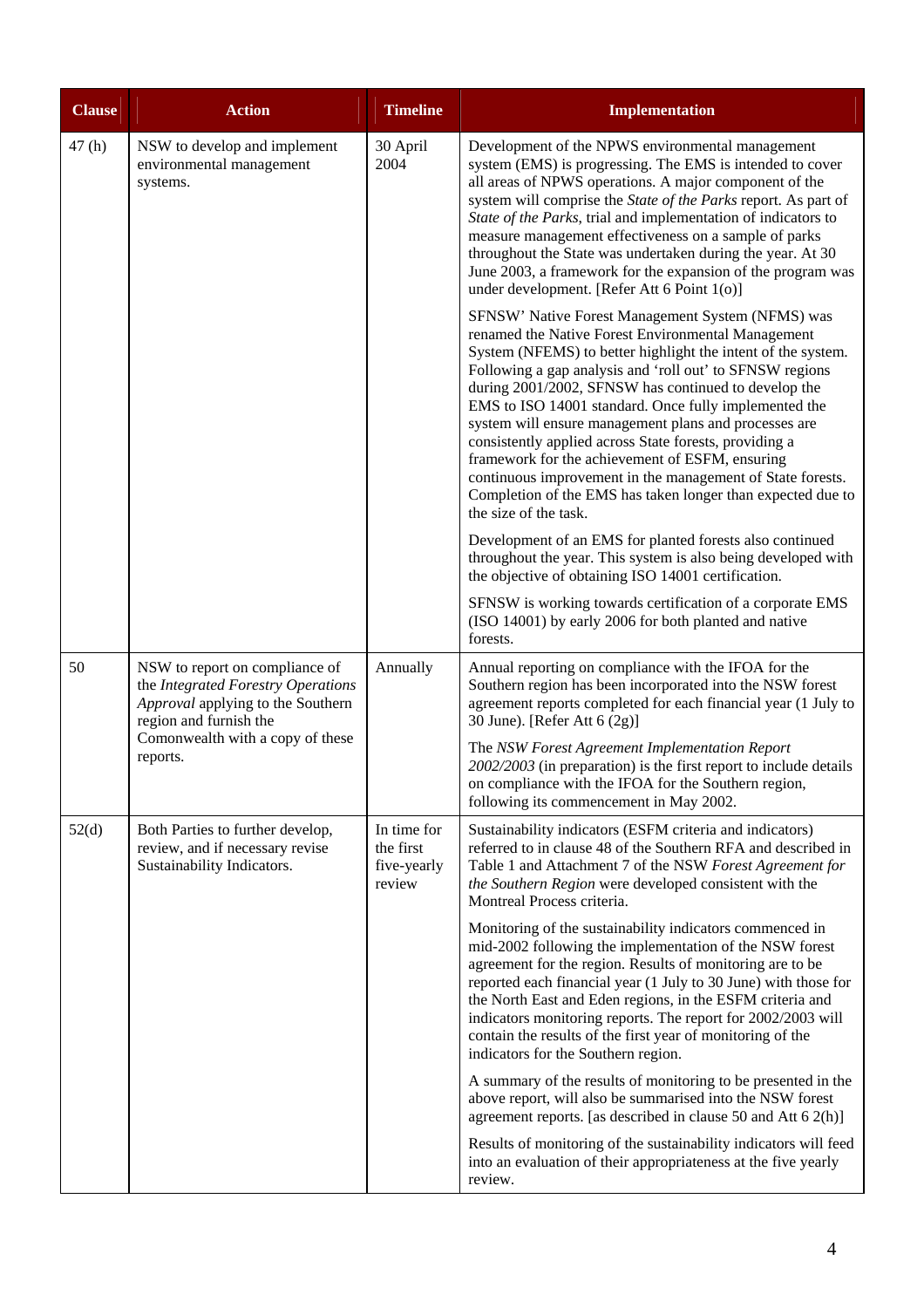| <b>Clause</b>    | <b>Action</b>                                                                                    | <b>Timeline</b>                       | <b>Implementation</b>                                                                                                                                                                                                                                                                                                                                                                                                                                                                                                                                                                                                                                                                                                                                                                                                                                                                                                                                                                                                                         |
|------------------|--------------------------------------------------------------------------------------------------|---------------------------------------|-----------------------------------------------------------------------------------------------------------------------------------------------------------------------------------------------------------------------------------------------------------------------------------------------------------------------------------------------------------------------------------------------------------------------------------------------------------------------------------------------------------------------------------------------------------------------------------------------------------------------------------------------------------------------------------------------------------------------------------------------------------------------------------------------------------------------------------------------------------------------------------------------------------------------------------------------------------------------------------------------------------------------------------------------|
| 56               | NSW to produce a code of practice<br>for Timber Harvesting of native<br>forest on Private Lands. | By the first<br>five-yearly<br>review | The Interim Best Operating Standards for Harvesting of<br>Private Native Forestry, under Native Vegetation<br>Conservation Act 1997 were released in June 2001. The<br>Standards replace existing draft Best Management Principles<br>and other standards used by vegetation officers. The<br>Standards were prepared to guide forestry operations on<br>private lands requiring consent.<br>In April 2002, a Private Native Forestry Reference Group was<br>established to examine the regulation of forestry on private<br>lands and make recommendations for a workable exemption<br>and consent framework. Recommendations were accepted by<br>the Minister in September 2002. The Department of Land and<br>Water Conservation (DLWC) have since been progressively<br>implementing the recommendations, including the<br>development of a draft Exemption Operations Standard (for<br>forest operations that may be undertaken without consent)<br>and a Forest Operations Standard (to guide operations where<br>consent is required). |
| 57               | NSW to complete Code of Practice<br>for Plantations on Private Land.                             | 30 June<br>2001                       | The Plantations and Reafforestation Act 1999 and Code of<br>Practice for Private Plantations came into effect in December<br>2001. The Act and Code are due for review in 2004.                                                                                                                                                                                                                                                                                                                                                                                                                                                                                                                                                                                                                                                                                                                                                                                                                                                               |
| 98               | NSW to establish a Research<br>Liaison Committee and publish a<br>list of research priorities.   | 30<br>September<br>2001               | The Committee was formed in October 2000, and held its first<br>meeting in November 2000. The Committee includes<br>representatives from NPWS, Planning NSW and SFNSW.<br>Representatives were to identify current research being<br>undertaken by their agency and priorities for future research.<br>Since then, Planning NSW has coordinated contributions<br>from a range of land management agencies, research<br>organisations and universities on current research being<br>undertaken, future research priorities and published research<br>related to forests. Information on current research and future<br>research priorities will be compiled to create a list for<br>inclusion in the compendium of forest research. At the end of<br>2002/2003, this work was continuing.<br>[Refer also clause 100]                                                                                                                                                                                                                           |
| 100              | NSW to prepare a Compendium of<br>New South Wales Forest Research.                               | By the first<br>five-yearly<br>review | Development of the Compendium continued throughout<br>2002/2003.<br>[Refer also clause 98]                                                                                                                                                                                                                                                                                                                                                                                                                                                                                                                                                                                                                                                                                                                                                                                                                                                                                                                                                    |
| 103              | NSW and the Commonwealth to<br>lodge archival copies of data.                                    | 30 June<br>2001                       | Data archive in progress.<br>Completion of this milestone was delayed due to technical<br>difficulties.                                                                                                                                                                                                                                                                                                                                                                                                                                                                                                                                                                                                                                                                                                                                                                                                                                                                                                                                       |
| Att 1<br>Point 4 | NSW to prepare Plans of<br>Management for Crown Reserves.                                        | 31 January<br>2006                    | During 2002/2003, all but six Crown reserves managed by the<br>NPWS in the Southern region were reclassified as SCAs. The<br>reclassification of Crown reserves to SCAs avoids duplication<br>of land use categories and solves some of the management<br>anomalies that exist with Crown reserves and which affect the<br>preparation of plans of management. The principle anomaly is<br>that the legislation under which Crown reserves are<br>established does not allow for the responsibility for the<br>reserves (and therefore the plans of management) to rest with<br>the NSW Minister for the Environment. Plans of management<br>for SCAs will now be prepared progressively and will be<br>included in the figures reported for clause 47(c). Specifically,<br>at 30 June 2003, no plans for these areas had commenced.                                                                                                                                                                                                          |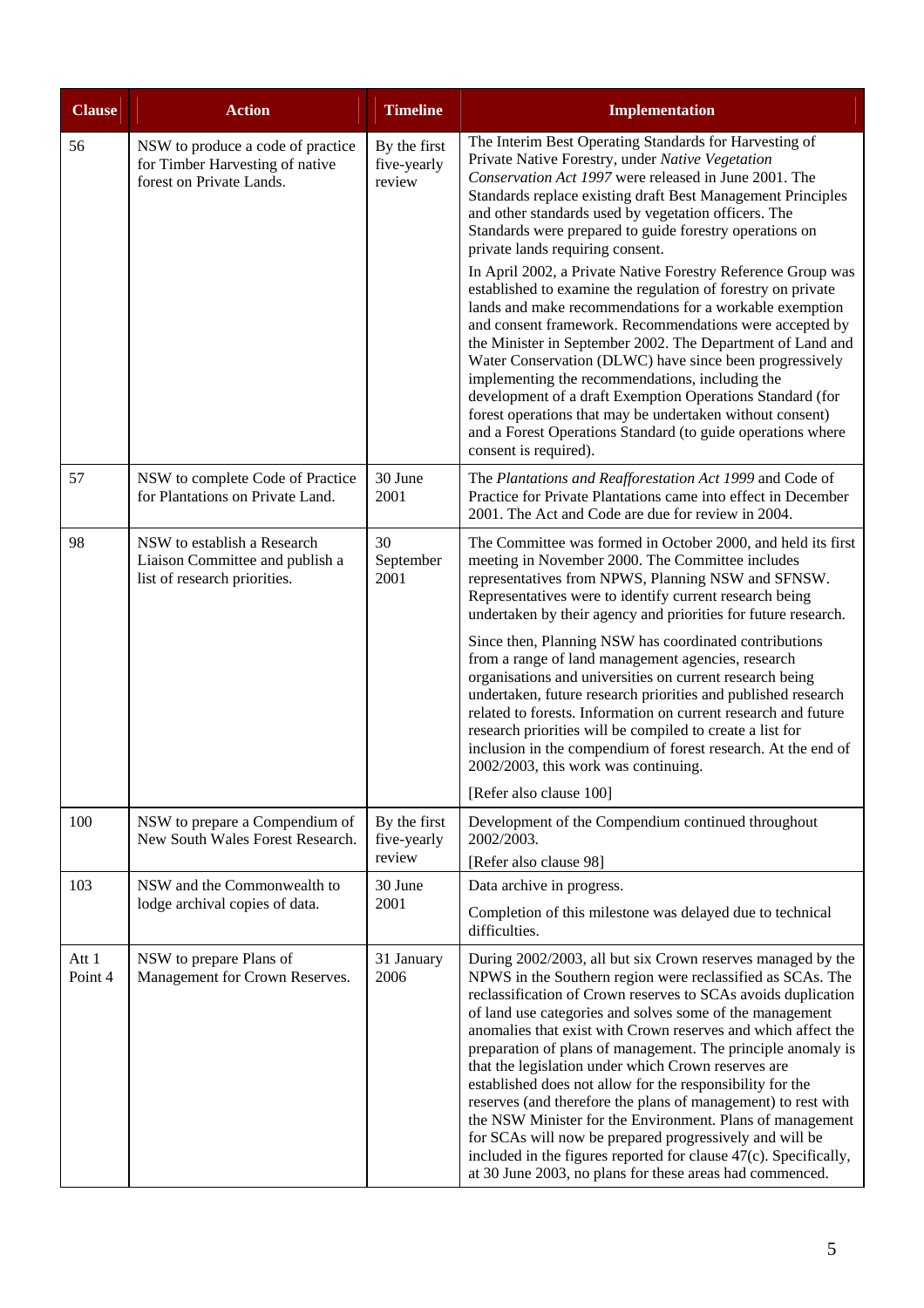| <b>Clause</b>                    | <b>Action</b>                                                                                                   | <b>Timeline</b>                    | <b>Implementation</b>                                                                                                                                                                                                                                                                                                                                                                                                                                                                                                                                                                            |
|----------------------------------|-----------------------------------------------------------------------------------------------------------------|------------------------------------|--------------------------------------------------------------------------------------------------------------------------------------------------------------------------------------------------------------------------------------------------------------------------------------------------------------------------------------------------------------------------------------------------------------------------------------------------------------------------------------------------------------------------------------------------------------------------------------------------|
| Att 1<br>Point 5                 | NSW will finalise boundaries of<br>CAR reserve with the exception of<br>the Forest Management Zoning<br>System. | 30 June<br>2001                    | Boundaries have been established following the assent of the<br>National Park Estate (Southern Reservations) Act 2000 on 13<br>December 2000, and adjusted by notice in March 2001.                                                                                                                                                                                                                                                                                                                                                                                                              |
| Att 1<br>Point 5                 | NSW will finalise the Forest<br>Management Zoning System.                                                       | 31<br>December<br>2001             | Refer to clause 47(e).                                                                                                                                                                                                                                                                                                                                                                                                                                                                                                                                                                           |
| Att 1<br>Point 8                 | NSW to establish all Dedicated<br>Reserve components of the CAR<br>Reserve System.                              | 30 June<br>2001                    | All dedicated reserve components were established with the<br>passage of the National Park Estate (Southern Region<br>Reservations) Act 2000. Resolution of those lands marked as<br>'Proposed Reserve, boundaries to be finalised' in the RFA<br>await the determination of Aboriginal land claims.                                                                                                                                                                                                                                                                                             |
|                                  |                                                                                                                 |                                    | The passage of the Act established seven new flora reserves<br>on State forest. These areas are in addition to flora reserves<br>already established.                                                                                                                                                                                                                                                                                                                                                                                                                                            |
| Att 1<br>Point 8                 | NSW to establish all Informal<br>Reserve components of the CAR<br>Reserve System.                               | 31<br>December<br>2001             | All informal reserve components were established with the<br>passage of the National Park Estate (Southern Region<br>Reservations) Act 2000.                                                                                                                                                                                                                                                                                                                                                                                                                                                     |
|                                  |                                                                                                                 |                                    | FMZ 2 areas finalised with the NSW Forest Agreement for<br>the Southern region in May 2002.                                                                                                                                                                                                                                                                                                                                                                                                                                                                                                      |
| Att 3<br>point 4                 | NSW will complete the Threat<br>Abatement Plan for the European<br>Red Fox.                                     | 31<br>December<br>2001             | The draft plan was publicly exhibited in July 2001, and a final<br>plan was approved by the NSW Minister for the Environment<br>in December 2001.                                                                                                                                                                                                                                                                                                                                                                                                                                                |
| Att 3<br>Table 1                 | NSW to develop Recovery Plans<br>for species listed in Table 1.                                                 | Within five<br>years of<br>signing | At 30 June 2003, preparation of 79 of the 121 recovery plans<br>listed in the Southern RFA were at various stages of<br>preparation. Seven plans had been approved, nine draft plans<br>had been publicly exhibited, a further six draft plans had been<br>completed. A further 40 plans were in preparation and<br>another 17 plans were at the initial planning stage.<br>Preparation of the remaining 42 plans had yet to commence at<br>the end of the reporting period, although three of these had<br>national plans prepared under the Endangered Species<br>Protection Act 1992 (Cwlth). |
| Att 4<br>Point<br>14             | NSW will identify and assess<br>cultural heritage values in areas<br>excluded from CRA assessments.             | 31<br>December<br>2001             | NSW completed the assessment of the Goulburn sub-region<br>in early 2002/2003. The assessment recommended<br>appropriate management and use of public lands in the sub-<br>region, and included consideration of cultural heritage values.<br>This process was a NSW-based process coordinated by an<br>inter-agency working group. Recommendations were that<br>there would be minimal change or impact on cultural values.<br>The assessment incorporated a consultation process with the<br>local Aboriginal people.                                                                          |
| Att 6<br>Point<br>1 <sub>0</sub> | NSW to publish a State of the<br>Parks report.                                                                  | 31 August<br>2001                  | The first State of the Parks report was released in November<br>2001. The report provided an overview of the conservation<br>values of NSW and their management within the parks<br>system. This was supported by a series of case studies for<br>parks around the State.<br>State of the Parks is an ongoing program. During 2002/2003,<br>this program included the trial and implementation of<br>indicators of management effectiveness on a sample of parks<br>throughout the State. A framework for the expansion of the<br>program is under development.                                  |
|                                  |                                                                                                                 |                                    | The next report is due for release in early 2005.                                                                                                                                                                                                                                                                                                                                                                                                                                                                                                                                                |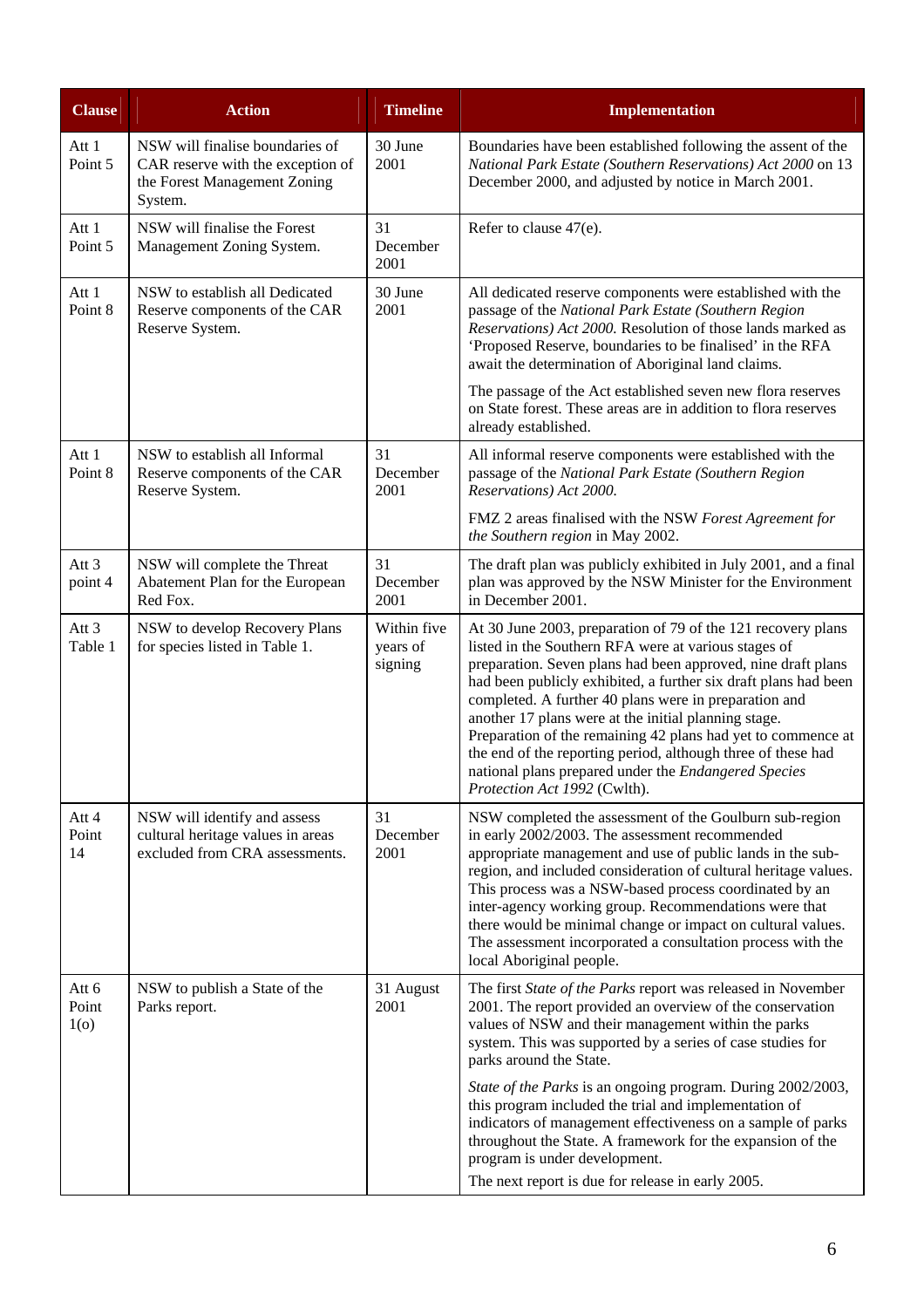| <b>Clause</b>          | <b>Action</b>                                                                                                                                                                                                                                                                                                                                              | <b>Timeline</b>                                               | Implementation                                                                                                                                                                                                                                                                                                                                                                                                                                                                                                                                                                                                                                                                                                                                                                                                                                                                                                                                                                                                   |
|------------------------|------------------------------------------------------------------------------------------------------------------------------------------------------------------------------------------------------------------------------------------------------------------------------------------------------------------------------------------------------------|---------------------------------------------------------------|------------------------------------------------------------------------------------------------------------------------------------------------------------------------------------------------------------------------------------------------------------------------------------------------------------------------------------------------------------------------------------------------------------------------------------------------------------------------------------------------------------------------------------------------------------------------------------------------------------------------------------------------------------------------------------------------------------------------------------------------------------------------------------------------------------------------------------------------------------------------------------------------------------------------------------------------------------------------------------------------------------------|
| Att 6<br>Point<br>2(b) | NSW will publish Eco Field<br>Guides for Southern region.                                                                                                                                                                                                                                                                                                  | 31<br>December<br>2001                                        | Preparation of a draft Eco Field Guide for the Southern region<br>is continuing. The Guide is expected to be complete in 2005.                                                                                                                                                                                                                                                                                                                                                                                                                                                                                                                                                                                                                                                                                                                                                                                                                                                                                   |
| Att 6<br>Point<br>2(c) | NSW to document the basis for<br>silvicultural practices and publish<br>the Native Forest Silviculture<br>Manual (SFNSW).                                                                                                                                                                                                                                  | 31 March<br>2001                                              | SFNSW published a Native Forest Silviculture Manual in<br>2000. The manual documents the basis for SFNSW'<br>silvicultural practices and complements its field guides and<br>training programs.                                                                                                                                                                                                                                                                                                                                                                                                                                                                                                                                                                                                                                                                                                                                                                                                                  |
| Att 6<br>Point<br>2(d) | NSW to document and publish a<br>description of the NSW Forest<br>Management System covering<br>Public and Private Lands.                                                                                                                                                                                                                                  | In time for<br>the first<br>five-yearly<br>review             | Approach is being developed. It will likely update the<br>overviews of each of the NSW agencies were contained in the<br>Comprehensive Regional Assessment/Regional Forest<br>Assessment (CRA/RFA) ESFM report entitled, Description of<br>Management Systems and Processes for Achieving<br>Ecologically Sustainable Forest Management in NSW.                                                                                                                                                                                                                                                                                                                                                                                                                                                                                                                                                                                                                                                                  |
| Att 6<br>Point<br>2(e) | NSW to publish a description of<br>the methods and results of<br>calculating Sustainable Yield on<br>Public Land.                                                                                                                                                                                                                                          | 1 December<br>2006                                            | Refer clause $47(g)$ .                                                                                                                                                                                                                                                                                                                                                                                                                                                                                                                                                                                                                                                                                                                                                                                                                                                                                                                                                                                           |
| Att 6<br>Point<br>2(e) | NSW to publish independent audits<br>of Sustainable Yield as outlined in<br>Attachment 8.                                                                                                                                                                                                                                                                  | For the<br>second and<br>subsequent<br>five-yearly<br>reviews | Milestone not due until the second five yearly review.                                                                                                                                                                                                                                                                                                                                                                                                                                                                                                                                                                                                                                                                                                                                                                                                                                                                                                                                                           |
| Att 6<br>Point<br>2(f) | NSW will produce annual reports<br>of progress for meeting targets in<br>regional ESFM plans.                                                                                                                                                                                                                                                              | Annually                                                      | Reporting will commence following the full implementation<br>of the Regional ESFM Plans. [Refer also clause 47(d)]                                                                                                                                                                                                                                                                                                                                                                                                                                                                                                                                                                                                                                                                                                                                                                                                                                                                                               |
| Att 6<br>Point<br>2(g) | NSW will report on the forest<br>agreement covering the Southern<br>region and on compliance with the<br>IFOA applying to the Southern<br>region                                                                                                                                                                                                           | Annually                                                      | The first report on the implementation of the NSW Forest<br>Agreement for the Southern Region and compliance with the<br>IFOA for the Southern Region is being prepared for<br>2002/2003. [Refer also clause 50]                                                                                                                                                                                                                                                                                                                                                                                                                                                                                                                                                                                                                                                                                                                                                                                                 |
| Att 6<br>Point<br>2(h) | NSW to table in each House of<br>Parliament an annual report on the<br>New South Wales Southern Region<br>Forest Agreement in accordance<br>with the Forestry and National<br>Park Estate Act 1998 (NSW)<br>which will include an ESFM report<br>and the outcomes of compliance<br>with any Integrated Forestry<br>Operations Approval for the<br>regions. | Annually                                                      | Reporting for the NSW forest agreements provides progress<br>on:<br>• Significant achievements made by participating NSW<br>agencies.<br>• Achievement of milestones in the NSW forest agreements.<br>• Monitoring of ESFM criteria and indicators (sustainability<br>indicators) by the NPWS and SFNSW.<br>• Compliance with the IFOAs.<br>Reporting for the NSW Forest Agreement for the Southern<br>Region will commence in 2002/2003 following its<br>implementation in May 2002. Reporting for the Southern<br>region will be included in the one report, which will also deal<br>with the NSW forest agreements for the Upper North East,<br>Lower North East and Eden regions. The report for<br>2002/2003 is being prepared.<br>A supplementary report which provides details on the<br>monitoring of the sustainability indicators contained in the<br>NSW forest agreements for each region will also include<br>results of monitoring for the Southern region from 2002/2003.<br>[Refer clause 52(d)] |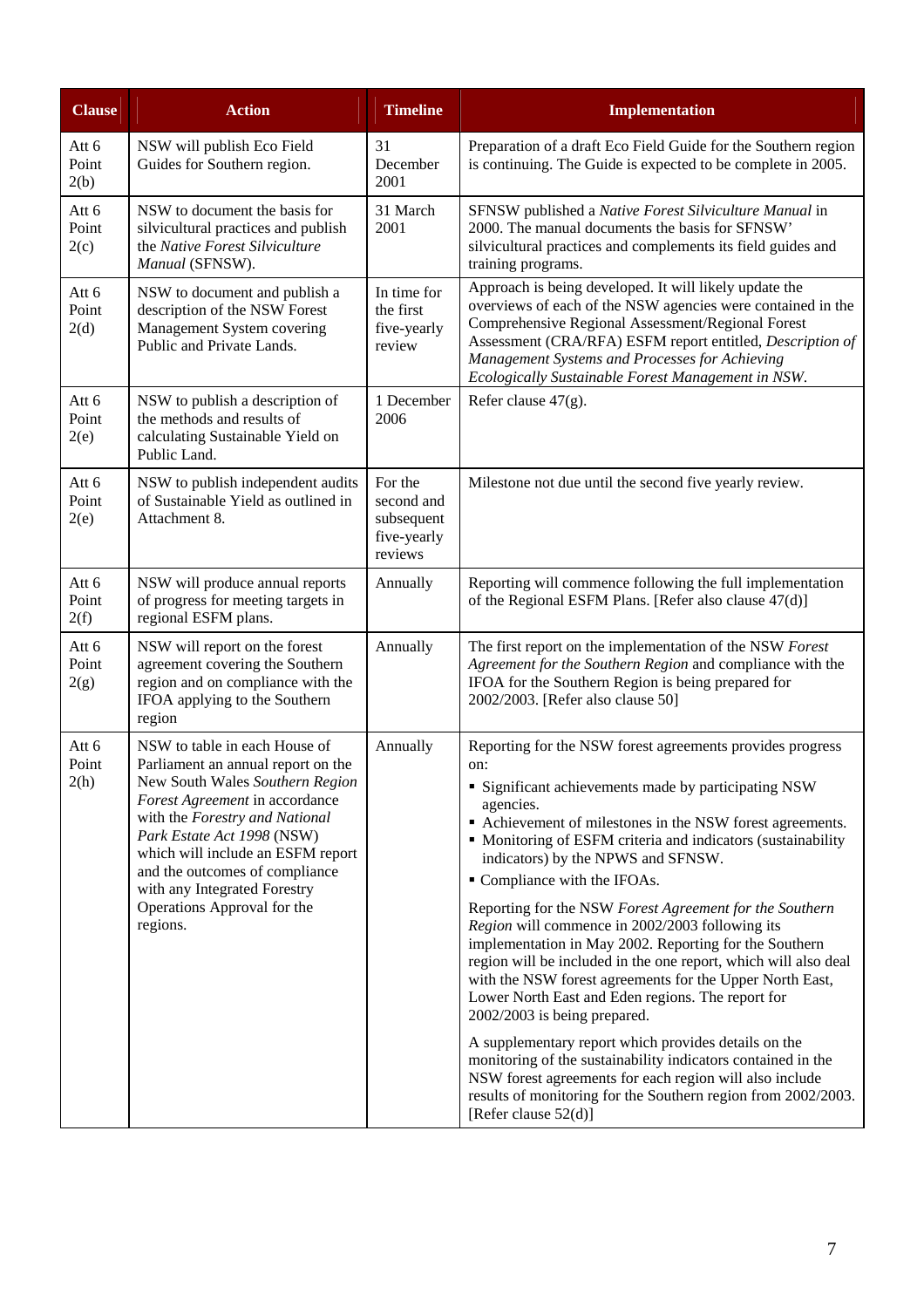| <b>Clause</b>          | <b>Action</b>                                                                                                                                                                                                                           | <b>Timeline</b>                        | <b>Implementation</b>                                                                                                                                                                                                                                                                                                                                                                                                                                                                                                                                                                                                                                                                                                                                                                                                                                                                                                                                                                                                                                                                                                                                                                                              |
|------------------------|-----------------------------------------------------------------------------------------------------------------------------------------------------------------------------------------------------------------------------------------|----------------------------------------|--------------------------------------------------------------------------------------------------------------------------------------------------------------------------------------------------------------------------------------------------------------------------------------------------------------------------------------------------------------------------------------------------------------------------------------------------------------------------------------------------------------------------------------------------------------------------------------------------------------------------------------------------------------------------------------------------------------------------------------------------------------------------------------------------------------------------------------------------------------------------------------------------------------------------------------------------------------------------------------------------------------------------------------------------------------------------------------------------------------------------------------------------------------------------------------------------------------------|
| Att 8<br>Point<br>2(b) | NSW NPWS will develop an<br><b>Environmental Management</b><br>System for lands dedicated under<br>the National Parks and Wildlife<br>Act 1974.                                                                                         | 30 April<br>2004                       | Refer clause 47(h).                                                                                                                                                                                                                                                                                                                                                                                                                                                                                                                                                                                                                                                                                                                                                                                                                                                                                                                                                                                                                                                                                                                                                                                                |
| Att 8<br>Point<br>2(c) | SFNSW to develop a Native Forest<br>Management System as an<br><b>Environmental Management</b><br>System.                                                                                                                               | 30 April<br>2001                       | Refer clause 47(h).                                                                                                                                                                                                                                                                                                                                                                                                                                                                                                                                                                                                                                                                                                                                                                                                                                                                                                                                                                                                                                                                                                                                                                                                |
| Att 8<br>Point<br>2(1) | NSW to incorporate provisions that<br>address in an integrated fashion<br>bush and other fires within<br>Regional ESFM Plans and plans of<br>management for areas dedicated<br>under the National Parks and<br>Wildlife Act 1974 (NSW). | By the first<br>five-yearly<br>review  | Addressed through District Fire Committees under Rural<br>Fires Act 1997 where consideration of these values is<br>undertaken prior to finalisation of District Hazard Reduction<br>Plans.<br>Bushfire management is also addressed through NPWS plans<br>of management. ESFM principles are also being incorporated<br>into bushfire risk management plans.<br>SFNSW and the NPWS have statutory obligations for fire<br>management arising from the Rural Fires Ac.<br>SFNSW is recognised as one of four fire authorities under the<br>Rural Fires Act, is a member of the NSW Bush Fire<br>Coordinating Committee, and is subject to the Coordinated<br>Fire Management provisions of the Rural Fires Act.<br>SFNSW Draft Corporate Fire Plan (to be completed in early<br>2006 with the finalisation of the EMS) and Regional Fire<br>Plans are designed to dovetail into section 52 (Rural Fires<br>Act) plans of operations and bush fire risk management plans<br>to present a coordinated response to hazards and fires across<br>the landscape by all fire authorities in NSW.<br>The NSW approach to bush fire risk management planning<br>essentially complies with the recommendations of the Council |
|                        |                                                                                                                                                                                                                                         |                                        | of Australian Governments (COAG) process. It is based on a<br>risk management process that is coordinated state wide via<br>the Bush Fire Management Committees and the Bush Fire<br>Coordinating Committee.                                                                                                                                                                                                                                                                                                                                                                                                                                                                                                                                                                                                                                                                                                                                                                                                                                                                                                                                                                                                       |
| Att 8<br>Point<br>2(m) | NSW to incorporate within the<br>Regional ESFM Plans and Plans of<br>Management under the National<br>Parks and Wildlife Act 1974<br>(NSW) integrated feral animal and<br>weed control programs.                                        | By the first<br>five-yearly<br>review. | At 30 June 2003, SFNSW was finalising the model (strategic)<br>management plans for weeds, feral animals and introduced<br>predators following discussions with NSW regulatory<br>agencies. The model plan will be used in all regions to<br>maintain consistency. The model plans are scheduled for<br>completion in late 2005, following which region-specific<br>plans, based on the model plan, will be progressively<br>developed.                                                                                                                                                                                                                                                                                                                                                                                                                                                                                                                                                                                                                                                                                                                                                                            |
|                        |                                                                                                                                                                                                                                         |                                        | NPWS manages feral animal and weed control according to<br>programs included in its plans of management, recovery plans<br>and threat abatement plans. [Refer clause 47(c) and Att 3<br>Table 1]                                                                                                                                                                                                                                                                                                                                                                                                                                                                                                                                                                                                                                                                                                                                                                                                                                                                                                                                                                                                                   |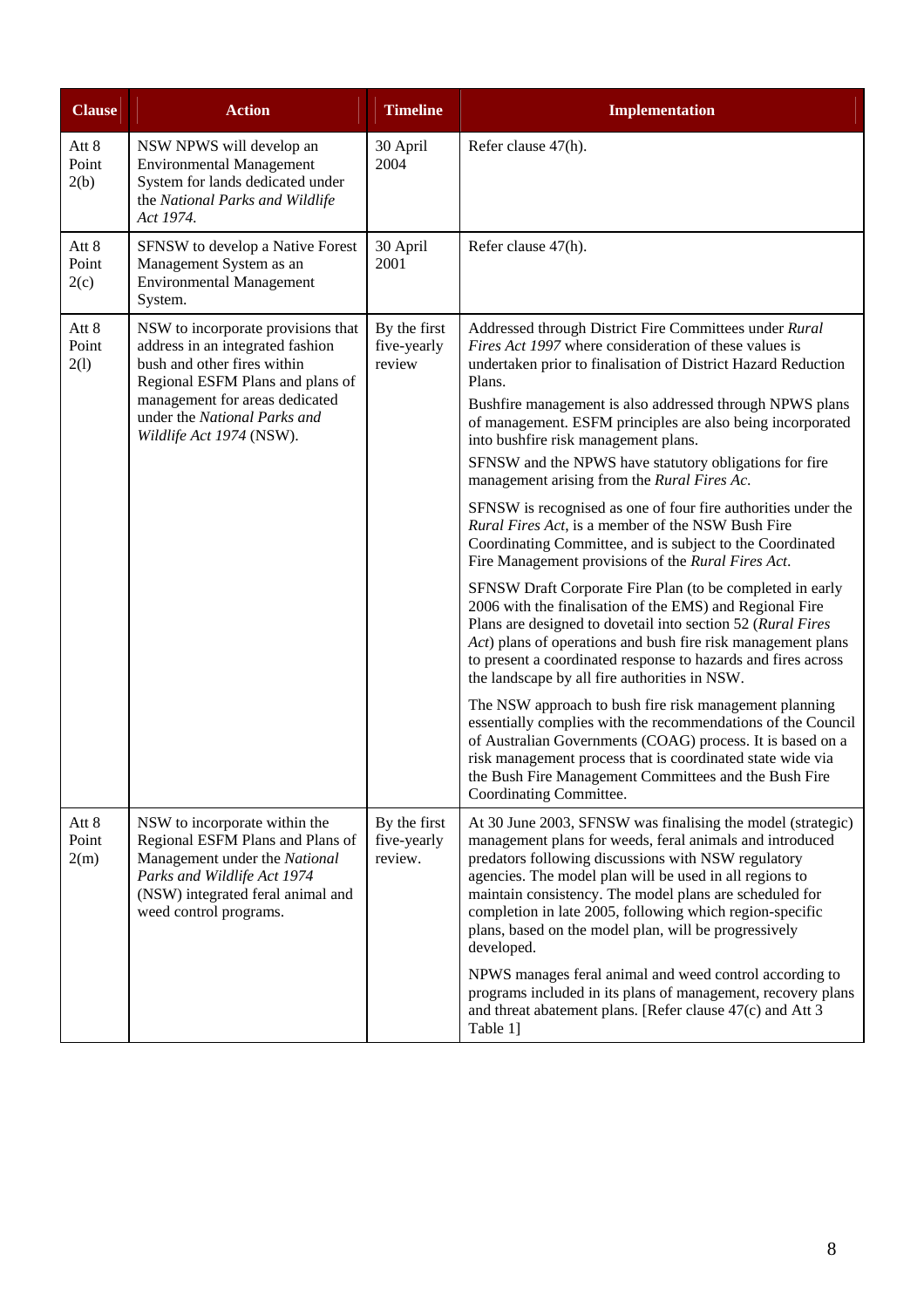| <b>Clause</b>          | <b>Action</b>                                                                                                                                                                           | <b>Timeline</b>        | <b>Implementation</b>                                                                                                                                                                                                                                                                                                                                                                                                                                                                                                                     |
|------------------------|-----------------------------------------------------------------------------------------------------------------------------------------------------------------------------------------|------------------------|-------------------------------------------------------------------------------------------------------------------------------------------------------------------------------------------------------------------------------------------------------------------------------------------------------------------------------------------------------------------------------------------------------------------------------------------------------------------------------------------------------------------------------------------|
| Att 8<br>Point<br>2(n) | NSW to establish a process,<br>including public reporting, for<br>regular audits of compliance and<br>reviews of Codes of Practice, Eco-<br>Field Guides and Regional<br>Prescriptions. | 31<br>December<br>2002 | An overview of SFNSW audit process was included in its<br>draft NFMS Overview, publicly exhibited in 2000 (since re-<br>named the NFEMS). The audit process has since been put in<br>place following the implementation of its Operational<br>Compliance Monitoring and Audit Manual. The final audit<br>process will be included in the EMS when complete.                                                                                                                                                                               |
|                        |                                                                                                                                                                                         |                        | SFNSW continues to publicly report, at a statewide level,<br>compliance and monitoring results in its Social, Economic<br>and Environmental (SEEing) report each year.                                                                                                                                                                                                                                                                                                                                                                    |
|                        |                                                                                                                                                                                         |                        | The NPWS assess compliance with the Threatened Species<br>Licence in accordance comprehensive guidelines and<br>procedures that were endorsed in March 2002. The guidelines<br>and procedures were compiled into handbook form and are<br>used across the NPWS to ensure a consistent approach to<br>compliance monitoring and enforcement.                                                                                                                                                                                               |
|                        |                                                                                                                                                                                         |                        | The EPA has developed an active audit program of SFNSW'<br>forestry operations. The audit program ensures that SFNSW<br>is taking the required measures to protect the aquatic<br>environment through responsible planning and operational<br>activities. Non-compliance with conditions of the<br>Environment Protection Licence are dealt with through<br>meetings with senior SFNSW officers, issuing feedback or<br>warning letters, clean-up notices, penalty notices or<br>prosecution actions as appropriate at the circumstances. |
|                        |                                                                                                                                                                                         |                        | NSW Fisheries carry out opportunistic threatened species<br>compliance activities in relation to forestry operations where<br>they coincide with other fishery compliance duties. NSW<br>Fisheries investigate complaints when received.                                                                                                                                                                                                                                                                                                  |
|                        |                                                                                                                                                                                         |                        | Public reporting of compliance audits is provided in the NSW<br>forest agreement reports each year, as described under clause<br>50.                                                                                                                                                                                                                                                                                                                                                                                                      |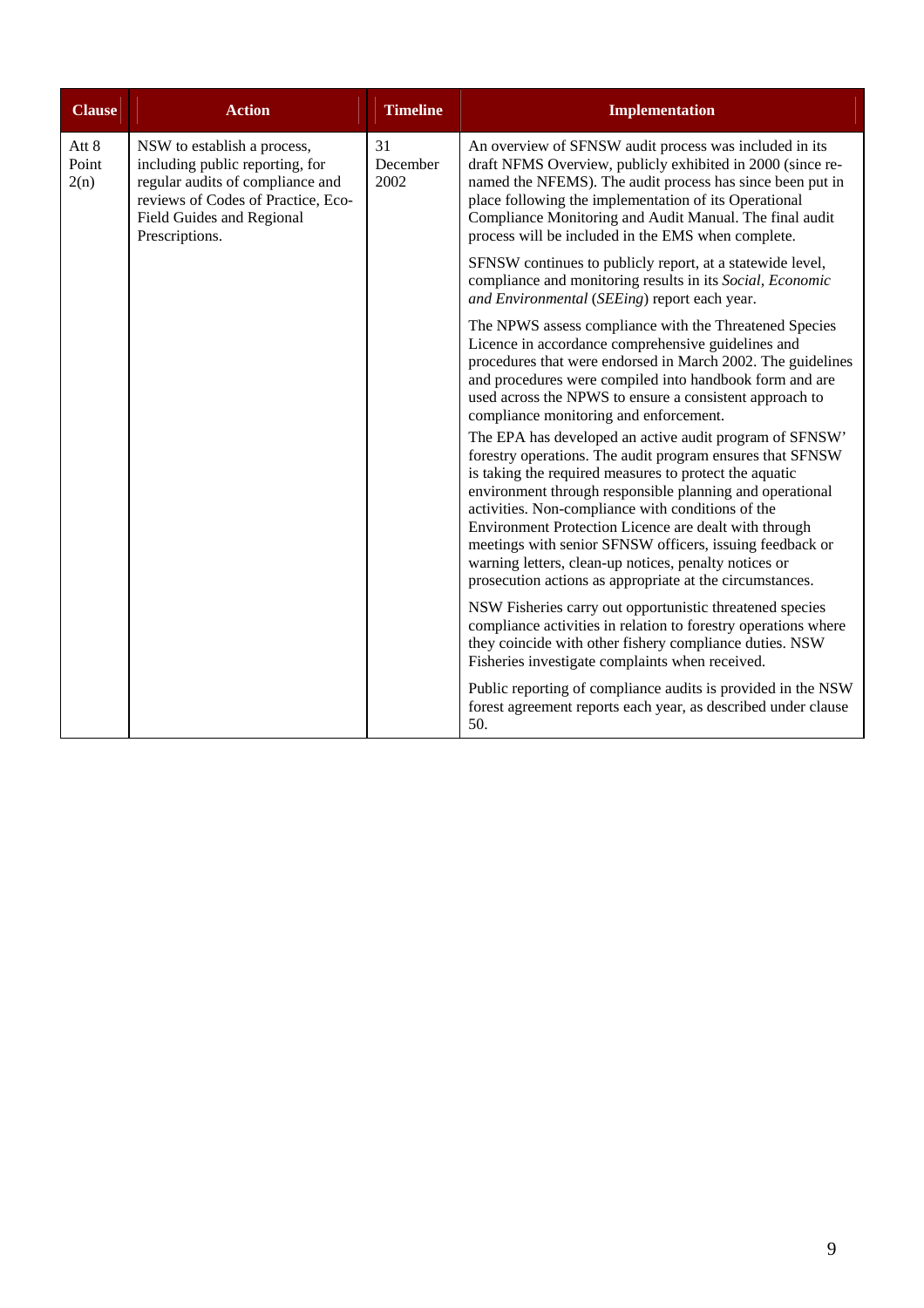| <b>Clause</b>          | <b>Action</b>                                                                           | <b>Timeline</b>                                                                    | <b>Implementation</b>                                                                                                                                                                                                                                                                                                                                                                                                                                                                                                                                                                                                                                                                                                                                                                                                                                                                                                                                                                                                                                                                                                                                                                                                                                                                                                                                                                                                                                                                                                                                                                                                                                                                                                                                                                                                                                                                                                                                                                                                                                                                                                                                                                                                                                                                                                                                                                                                                                                                                                                                                                                                                                                                                                                                                                                                                                                                      |
|------------------------|-----------------------------------------------------------------------------------------|------------------------------------------------------------------------------------|--------------------------------------------------------------------------------------------------------------------------------------------------------------------------------------------------------------------------------------------------------------------------------------------------------------------------------------------------------------------------------------------------------------------------------------------------------------------------------------------------------------------------------------------------------------------------------------------------------------------------------------------------------------------------------------------------------------------------------------------------------------------------------------------------------------------------------------------------------------------------------------------------------------------------------------------------------------------------------------------------------------------------------------------------------------------------------------------------------------------------------------------------------------------------------------------------------------------------------------------------------------------------------------------------------------------------------------------------------------------------------------------------------------------------------------------------------------------------------------------------------------------------------------------------------------------------------------------------------------------------------------------------------------------------------------------------------------------------------------------------------------------------------------------------------------------------------------------------------------------------------------------------------------------------------------------------------------------------------------------------------------------------------------------------------------------------------------------------------------------------------------------------------------------------------------------------------------------------------------------------------------------------------------------------------------------------------------------------------------------------------------------------------------------------------------------------------------------------------------------------------------------------------------------------------------------------------------------------------------------------------------------------------------------------------------------------------------------------------------------------------------------------------------------------------------------------------------------------------------------------------------------|
| Att 8<br>Point<br>2(n) | NSW to undertake audits as<br>described above.                                          | By the first<br>and<br>subsequent<br>five-yearly<br>reviews of<br>the<br>Agreement | Monitoring and auditing of compliance with the IFOA for the<br>Southern region commenced in May 2002 (following the<br>implementation of the approval).<br>Within the IFOA for the Southern region, there are two<br>Threatened Species Licences specific to the South Coast and<br>Tumut sub-regions. During 2002/2003, the NPWS received<br>two new complaints from the public concerning alleged<br>breaches of the Threatened Species Licence for the South<br>Coast sub-region, related to two separate harvesting<br>operations. No contravention of the Threatened Species<br>Licence was identified in one investigation and the other<br>investigation is ongoing. No complaints were received from<br>the public regarding alleged breaches of the Threatened<br>Species Licence for the Tumut sub-region.<br>The EPA conducted six audits of operational and planning<br>activities undertaken by SFNSW in the Southern region.<br>Results of these audits identified 48 breaches of planning<br>requirements of the Environment Protection Licence. A<br>further 15 breaches related to non-compliance with<br>operational conditions for roads within the regions, and 56<br>breaches related to non-compliance with harvesting. Action<br>taken by the EPA in response to these audits included<br>feedback to SFNSW and the issuing of warning letters<br>outlining non-compliance with licence conditions. Remedial<br>work was required to be undertaken at four sites and a request<br>to seek expert soil conservation advice for one site.<br>Enforcement action is currently being determined in relation<br>to three audits. An audit of SFNSW complaints, compliance<br>and operations registers was also undertaken, which identified<br>77 breaches relating to the Operations Register. In response,<br>the EPA issued a warning letter to SFNSW outlining the non-<br>compliance with conditions of the Environment Protection<br>Licence.<br>NSW Fisheries report there were no known contraventions of<br>the Fisheries Licence during 2002/2003.<br>SFNSW undertake internal monitoring of its compliance with<br>the conditions of the IFOAs. These audits are undertaken<br>independently of those undertaken by the NPWS, EPA and<br>NSW Fisheries. Internal auditing (Tier 1 - 4) by SFNSW<br>allows the identification of possible breaches of the<br>conditions of the IFOAs and where better<br>management/processes need to be implemented. Results of<br>internal compliance monitoring by SFNSW identified 781<br>incidents of non-compliance with conditions of the IFOA<br>(non-compliance rate of 0.81%). Of the incidents identified,<br>60% were related to soil and water quality, 17% related to<br>flora and fauna and 23% related to other issues such as safety.<br>No incidents related to fish habitat and passage were<br>identified. |
| Att 8<br>Point 5       | SFNSW will publish all FRAMES<br>CRA reports for the Southern<br>region.                | 30<br>September<br>2001                                                            | All FRAMES CRA reports for the Southern region have been<br>completed. The reports are available from Planning NSW.                                                                                                                                                                                                                                                                                                                                                                                                                                                                                                                                                                                                                                                                                                                                                                                                                                                                                                                                                                                                                                                                                                                                                                                                                                                                                                                                                                                                                                                                                                                                                                                                                                                                                                                                                                                                                                                                                                                                                                                                                                                                                                                                                                                                                                                                                                                                                                                                                                                                                                                                                                                                                                                                                                                                                                        |
| Att 8<br>Point<br>6(b) | NSW will develop a model to<br>predict recruitment and<br>maintenance of habitat trees. | By end<br>2010                                                                     | Milestone under development.                                                                                                                                                                                                                                                                                                                                                                                                                                                                                                                                                                                                                                                                                                                                                                                                                                                                                                                                                                                                                                                                                                                                                                                                                                                                                                                                                                                                                                                                                                                                                                                                                                                                                                                                                                                                                                                                                                                                                                                                                                                                                                                                                                                                                                                                                                                                                                                                                                                                                                                                                                                                                                                                                                                                                                                                                                                               |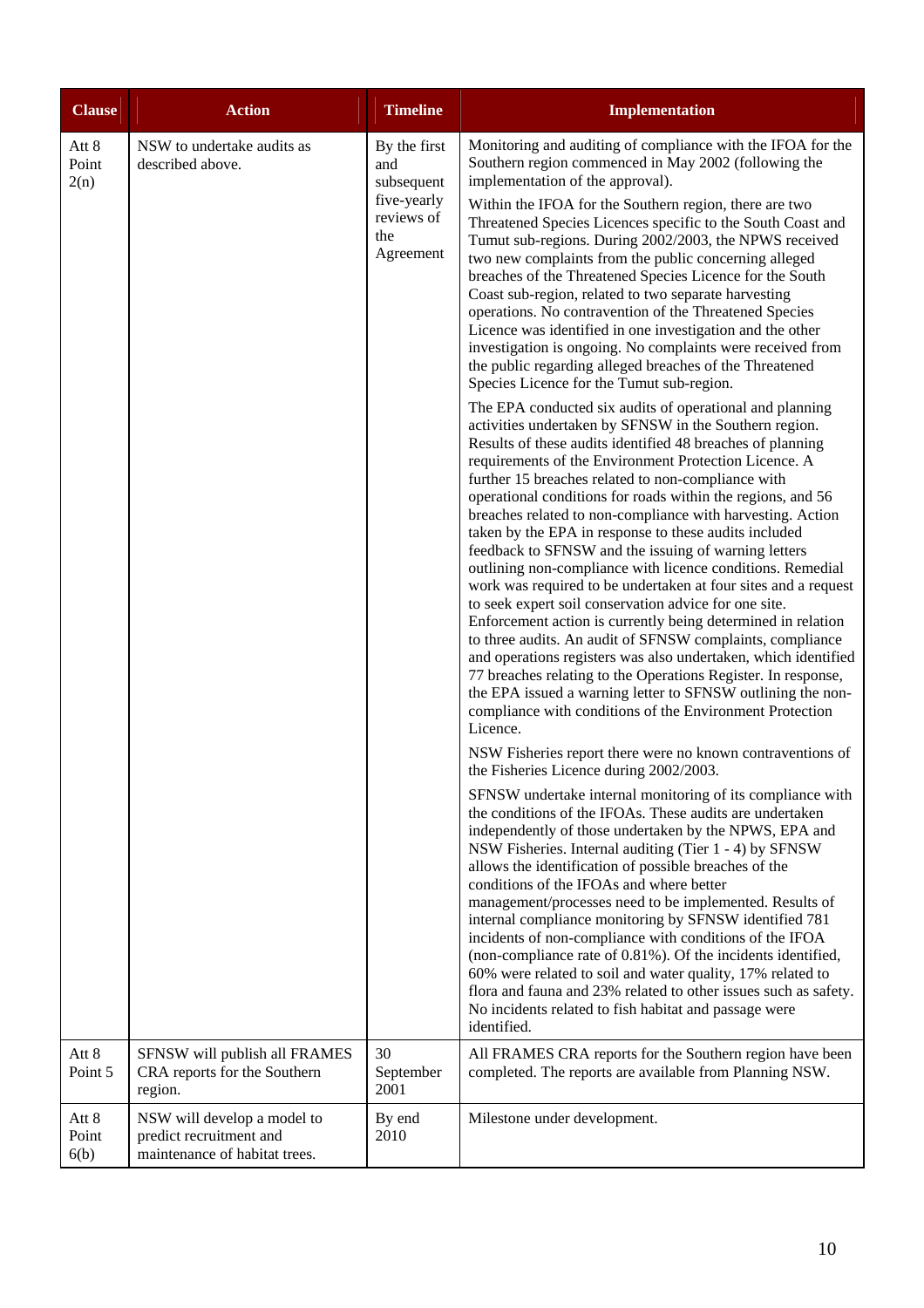| <b>Clause</b>               | <b>Action</b>                                                                                                                                                                  | <b>Timeline</b>                                                             | <b>Implementation</b>                                                                                                                                                                                                                                                                                                                                         |
|-----------------------------|--------------------------------------------------------------------------------------------------------------------------------------------------------------------------------|-----------------------------------------------------------------------------|---------------------------------------------------------------------------------------------------------------------------------------------------------------------------------------------------------------------------------------------------------------------------------------------------------------------------------------------------------------|
| Att 8<br>Point 6<br>(d)     | Report production of all timber<br>products.                                                                                                                                   | Annually                                                                    | Included in the NSW Forest Agreement Implementation<br>Report 2002/2003 (in preparation).                                                                                                                                                                                                                                                                     |
| Att 8<br>Point<br>6(e)      | Undertake additional FRAMES<br>plot inventory measurements.                                                                                                                    | By the first<br>five yearly<br>review.                                      | Some planning for additional inventory plots was begun in<br>the Tumut sub-region, but actual establishment of plots<br>throughout the Southern region was delayed until after other<br>FRAMES work was completed. SFNSW has completed, work<br>plans and the establishment of inventory plots should begin in<br>October 2005 and be completed by June 2006. |
| Att 8<br>Point<br>6(f)      | Monitor FRAMES performance<br>through comparison of actual<br>versus predicted volumes.                                                                                        | Annually                                                                    | Included in NSW Forest Agreement Implementation Report<br>2002/2003 (in preparation).                                                                                                                                                                                                                                                                         |
| Att 8<br>Point <sub>7</sub> | NSW will establish and implement<br>an ongoing FRAMES development<br>program.                                                                                                  | 1 December<br>2006                                                          | Milestone under development.                                                                                                                                                                                                                                                                                                                                  |
| Att 8<br>Point 8            | NSW agrees to commission and<br>publish an independent review of<br>the enhanced FRAMES systems<br>and processes applying to both the<br>South Coast and Tumut sub<br>regions. | 1 December<br>2006                                                          | Milestone not due until 2006.                                                                                                                                                                                                                                                                                                                                 |
| Att 11<br>Point 7           | NSW will have long term wood<br>supply contracts in place for South<br>Coast and Tumut.                                                                                        | By <sub>1</sub><br>January<br>2001 and 1<br>January<br>2002<br>respectively | Agreement on South Coast sub-region customer contracts has<br>been completed.                                                                                                                                                                                                                                                                                 |